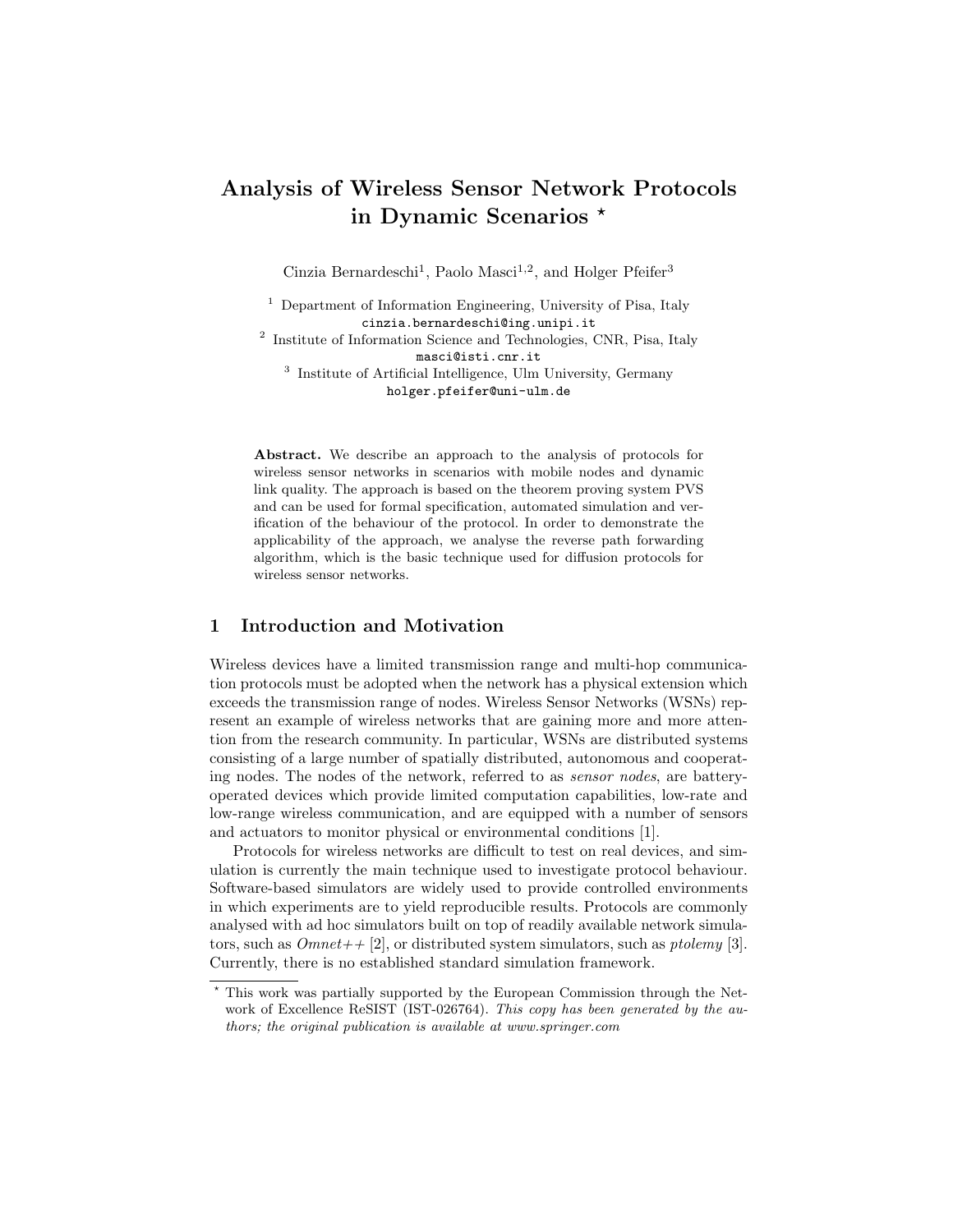#### 2 C. Bernardeschi, P. Masci, H. Pfeifer

Formal modelling is of outstanding importance for reasoning about the behaviour of systems, and formal analysis methods are widely accepted as a method to provide additional confidence in the correctness of a system. For wireless sensor networks, there is increasing interest in using formal methods to verify key properties of popular routing algorithms [4], to evaluate protocol performance [5], and to validate simulation results [6].

In order to analyse protocols for wireless sensor networks, in this work we build on a framework [7] based on the Prototype Verification System (PVS). PVS is a formal tool that combines an expressive specification language with an interactive theorem prover and it has been successfully employed for formal reasoning in several application domains (see [8] for an overview). The framework [7] allows an easy specification of the characteristics of wireless networks, such as limited communication range and lossy transmissions. In this work we introduce in the framework mechanisms to automate the analysis of dynamic scenarios with mobile nodes and quality changes of communication links. With our approach, a high-level clear description of the protocol can be developed. The formal specification can be animated and conveniently used to debug the specification and to obtain quantitative evaluations. Moreover, the approach opens the possibility of formally proving the correctness of the specification with respect to properties of interest.

In order to demonstrate the applicability of the approach, we show its application to the reverse path forwarding (RPF) algorithm, which is the basic technique used for diffusion protocols for WSNs. We employ a mechanism provided by the framework to automatically translate the formal specification into executable code, and simulate the algorithm in dynamic scenarios with mobile nodes and degraded / faulty wireless links. Moreover, by using the theorem prover of PVS, we prove that our specification satisfies desired properties of interest when the routing table is static, i.e., when the routing table is guaranteed to remain unchanged during protocol execution.

### 2 Basic Concepts of the Formal Framework

The framework presented in [7] combines formal verification and simulation to build an integrated approach that can be employed to improve the confidence in the behaviour of a system. The framework relies on the Prototype Verification System (PVS) [8].

### 2.1 PVS

The Prototype Verification System (PVS) is a specification and verification system which combines an expressive specification language with a powerful automated theorem prover. The PVS specification language builds on classical typed higher-order logic with the usual base types, bool, nat, integer, real, among others, and the function type constructor  $[A \rightarrow B]$ . Predicates are simply functions with range type bool. The type system of PVS also includes record types,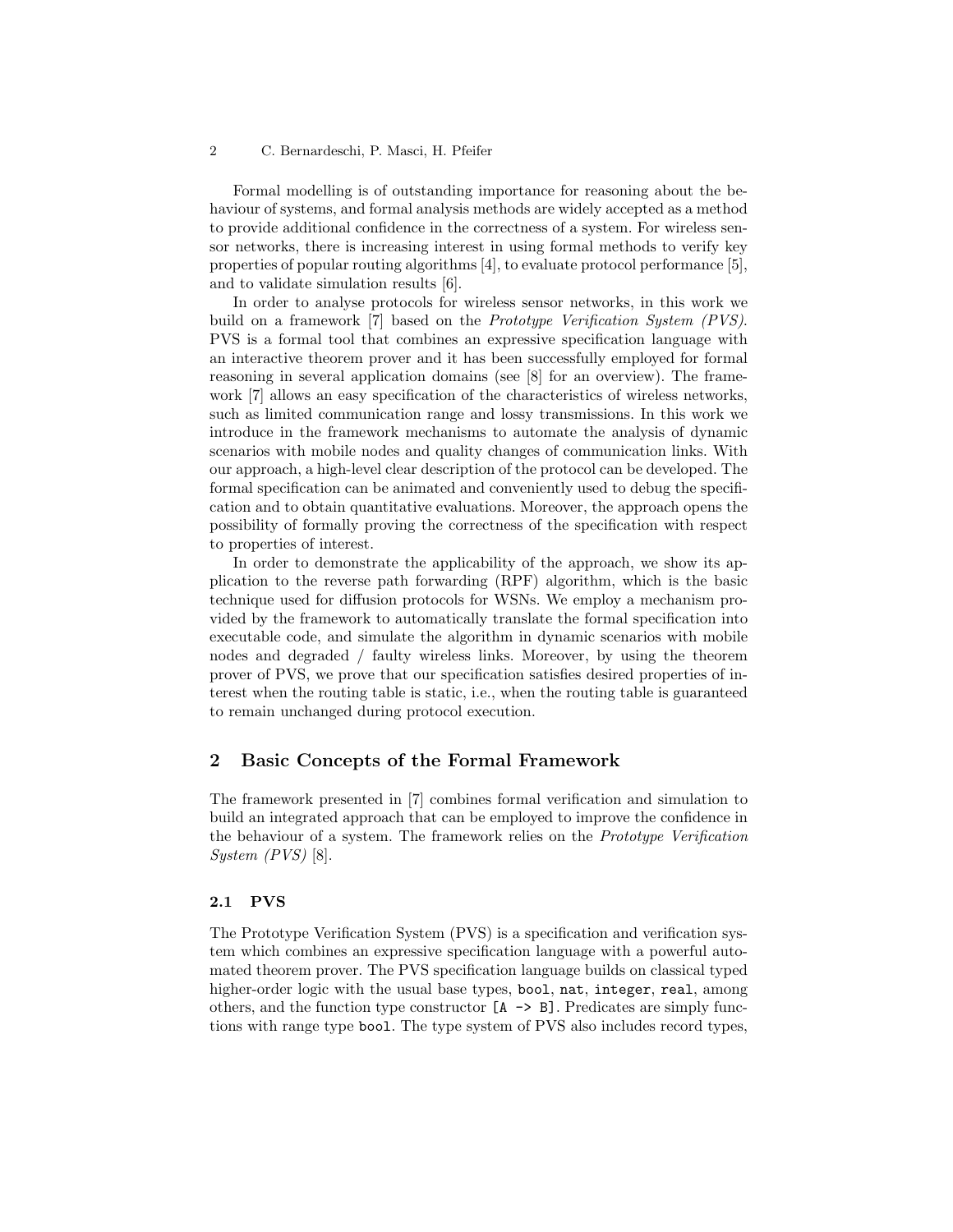dependent types, and abstract data types. The most powerful concept are predicate subtypes, which can be used to check for violations, such as division by zero, or to express complex consistency requirements.

PVS specifications are packaged as theories that can be parametric in types and constants. Theorems and lemmas contained in PVS theories can be formally proved using the theorem prover of PVS. A built-in prelude and loadable libraries provide standard specifications and proved facts for a large number of theories. A theory can use definitions and theorems of another theory by importing it.

PVS also provides a ground evaluator [9] that can be used to animate functional specifications i.e., to translate the formal specifications into executable code. Indeed, although the specification language of PVS is based on higherorder logic and features a rich type system, a large subset of it is executable. The ground evaluator translates the executable constructs of PVS into efficient Lisp code. Furthermore, in order to still be able to simulate theories that also involve declarative specifications, the ground evaluator can be augmented by so-called *semantic attachments*, through which the user can supply pieces of Lisp code and attach them to the declarative parts. Using this mechanism, the PVSio package [10] extends the ground evaluator with a predefined library of imperative programming language features such as side effects and input/output operations, and also provides a high-level interface for writing user-defined semantic attachments.

### 2.2 Modelling and Analysing Network Protocols

The formal specifications of a network protocol consists of a collection of PVS theories. A PVS theory may represent a service installed on a node (e.g., packet logger, clock), a structural property of the network (e.g., network graph), a communication functionality (e.g., packet forwarding). For each PVS theory, a number of different versions can be provided in order to specify and analyse algorithms under several perspectives and at desired level of detail. The most abstract theory provides the declaration of types for a minimum set of mandatory attributes and the declaration of functions. More detailed theories can be derived from the abstract definition by specifying the behaviour of functions and by extending types.

In the following, we recall the basic aspects of the framework. For a more complete description of the theories, we refer to [7].

Nodes and Network Structure. Nodes in the network are identified by a unique identifier node id. The base station has a special identifier base station. The network is represented with a directed graph, and the external library [11] is used to benefit from various concepts and proved facts. To simplify graph specification, an auxiliary topology function is defined, which identifies, for each node, the set of neighbouring nodes.Once the topology is given, the network graph can be instantiated with an utility function that transforms a topology into a directed graph.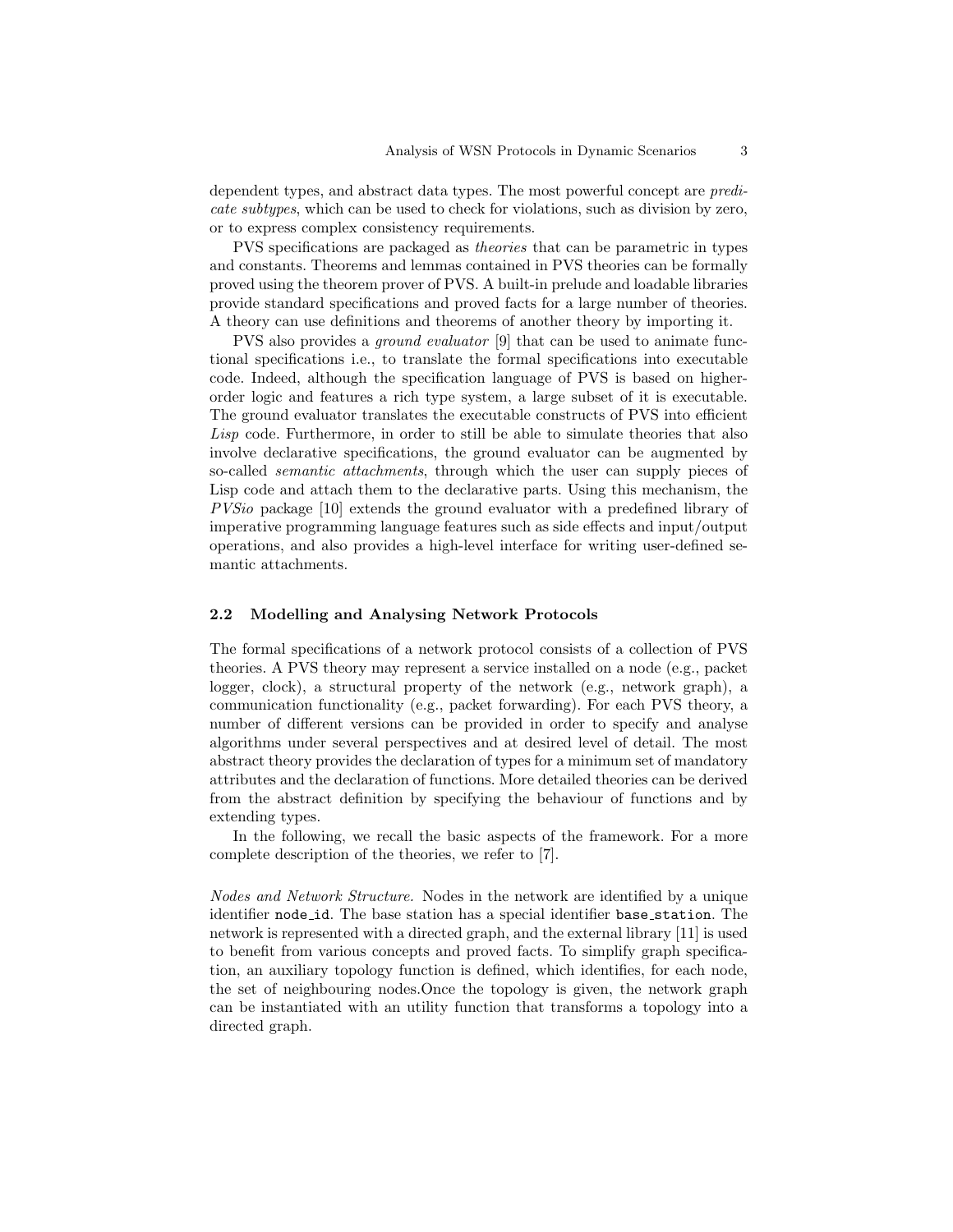#### 4 C. Bernardeschi, P. Masci, H. Pfeifer

Communication Primitives. Nodes can exchange packets. Communication primitives take into account the structure of the network and enable packet reception only for nodes in the communication range of the sender: if node x sends out a broadcast packet, it is received only by the neighbours of  $x$ . Ideal and lossy communication are modelled through special addresses. Basically, lossy addresses are functions that return a subset of nodes with respect to their ideal counterpart. A number of different single-hop primitives were modelled to ease the specification of communication protocols: Inject, which can be used to send out packets generated by nodes; Forward, which is suitable to relay packets previously received by nodes; Drop, which is used to discard received packets. Additionally, nodes are also allowed to perform the Idle transition, i.e., a transition in which nodes do not perform any operation on incoming or outgoing packets. The implemented primitives are suitable for unicast, multicast and broadcast communication.

Protocols. A protocol is specified as a cyclic procedure executed on a generic node. The specification of the protocol may use services installed on the node, and the protocol itself can be used to define new services. Examples of services are packet logger, which stores statistics about sent and received packets, receive buffer, which models the buffer that holds received packets waiting to be processed, and node scheduler, which abstracts the clock of nodes and the medium-access control mechanism with the sequence of nodes that execute the algorithm. The state of a node is defined by the services installed on the node. The network state maintains the state of all nodes in the network.

# 3 Modelling Dynamic Scenarios

In this section we present extensions of the framework which support the specification of dynamic scenarios. Specifically, we show mechanisms suitable to express mobility patterns of nodes, possibility of link quality changes, and to automate the generation of routing tables.

Node Mobility. Node mobility can be expressed with functions that change network connectivity with the following three steps:  $i$ ) select a target direction among those allowed by topology,  $ii)$  determine the new set of neighbours of the mobile node, *iii*) return a new topology according to the actual parameters. The node mobility th theory shows the definition of such a function in PVS. Three auxiliary functions are used to implement the corresponding steps.

```
node_mobility_th: THEORY
 BEGIN
 IMPORTING network_graph_th
    %-- select a target direction
    select_target(s: finite_set[node_id]): node_id
    %-- generate the new set of neighbours for the mobile node
     new_neighbours(tp: topology, mobile_node, target_node: node_id): finite_set[node_id] = \{n: \text{ node}\_id | (n /= \text{ mobile}\_node) \text{ AND } (\text{tp}(\text{target}\_node)(n) \text{ OR } n = \text{target}\_node)\}
```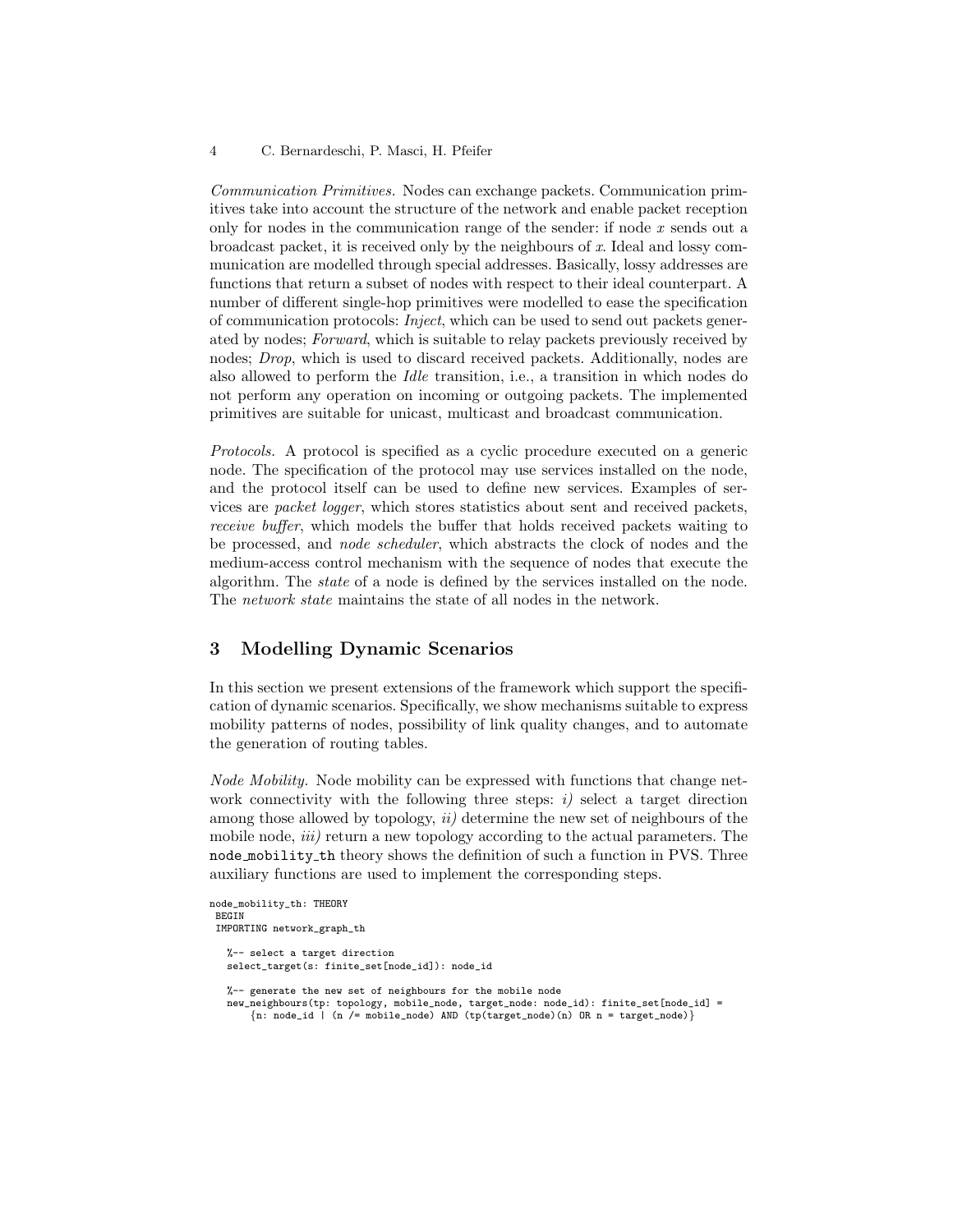```
%-- change topology tp according to the new neighbourhood of the mobile node
  change_topology(tp: topology)(mobile_node: node_id, nbs: finite_set[node_id]): topology =
      LET tp = remove\_node(mobile\_node, tp)IN add_node(mobile_node, nbs, tp)
  %-- node mobility function
  node_mobility(m: node_id, tp: topology): topology =
      LET target = select_target(tp(m)), new_nbs = new_neighbours(tp, m, target)
      IN change_topology(tp)(m, new_nbs)
  %-- ... more definitions omitted
END node_mobility_th
```
The target direction of the mobile node can be selected through a set of rules. Rules depend on the mobility model, and they can be either deterministic or random. For instance, suppose that a node moves according to a random walk, i.e., the mobile node takes a decision about the direction option for the next step according to a random distribution. Random walk is a well-known searching technique for resource discovery in decentralised networks. In the framework, such a mobility pattern can be specified by means of a function random walk, which moves the mobile node  $n$  times:

```
random_walk_th: THEORY
 BEGIN
 IMPORTING node_mobility_th
 random_walk(n: nat)(ng: network_graph): RECURSIVE network_graph =
    IF n = 0 THEN n \epsilonELSE LET tp = node_mobility(mobile_node, new_topology(ng)), ng = new_network_graph(tp)
          IN random_walk(n-1)(ng) ENDIF
      MEASURE n
END random_walk_th
```
Theory random walk th can be used to study protocols in dynamic scenarios. In the following we show an example where a mobile base station moves according to a random walk pattern and periodically injects a new packet; sensor nodes execute the flooding protocol to diffuse packets.

```
mobile_scenario_th: THEORY
 BEGIN %--... imports and some declarations omitted
 mobile_scenario(n: nat)(net: network_state, ng: network_graph)
         (sched_grp: finite_set[node_id]): RECURSIVE network_state =
   IF n = 0 THEN net
   ELSE LET ng = random_value(S) (mobile-node, ng), %-- move the base station of S steps
             scheduled_id = flooding_app_scheduler(sched_grp),
            net = IF scheduled_id = base_station
                   THEN inject(scheduled_id)(net, ng) %-- the base injects a new packet
                   ELSE flooding(scheduled_id)(net, ng) %-- nodes execute flooding
                   ENDIF
          IN mobile_scenario(n-1)(net, ng)(remove(scheduled_id, sched_grp))
   ENDIF
     MEASURE n
```
END mobile\_scenario\_th

Note that the specification above is executable and can be animated to perform simulation. Examples of random walks traced by the mobile node during simulation on a grid with 64 places with 8 columns and rows are shown in Figure 1. In our simulations, the mobile node is initially placed on the top-left corner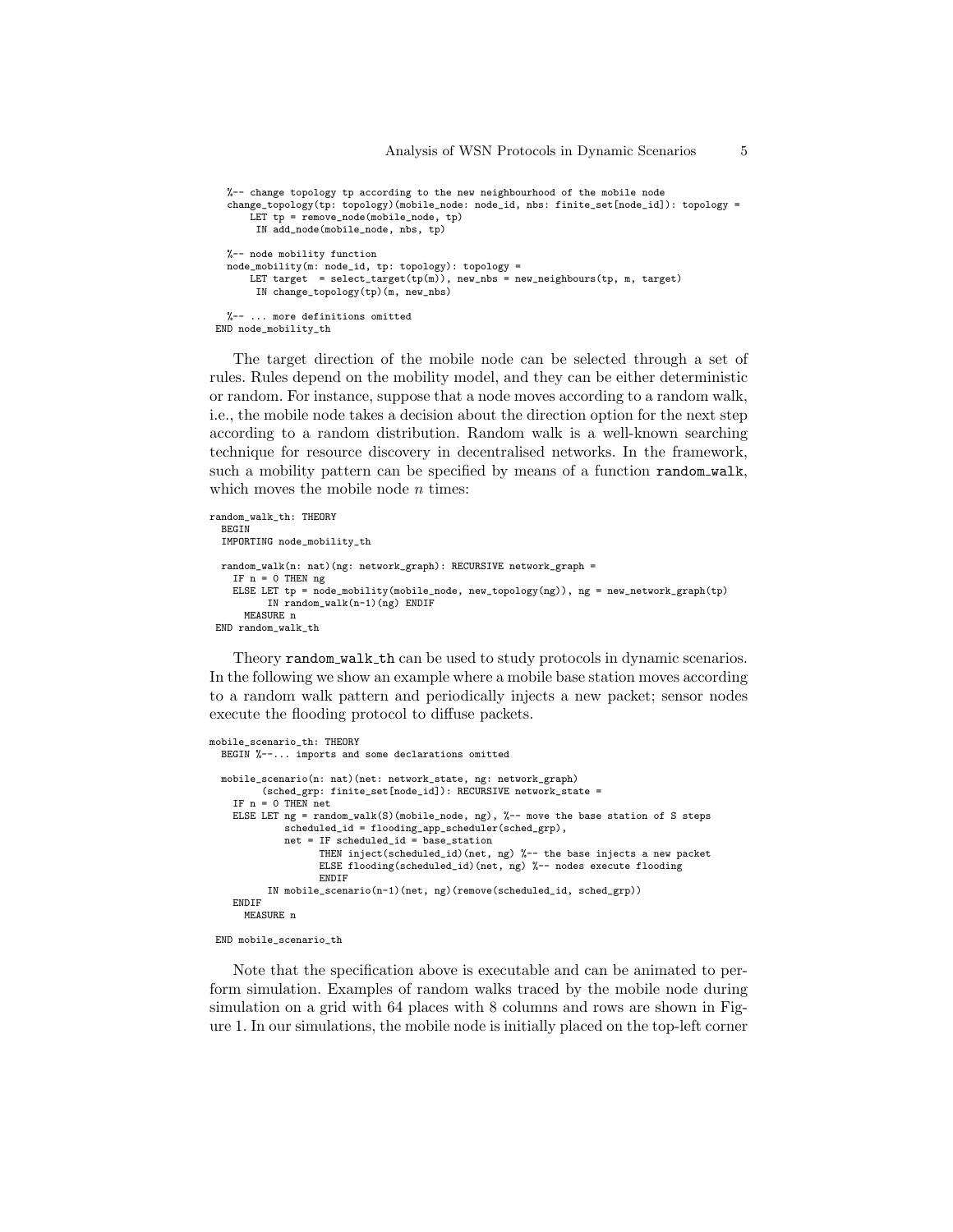#### 6 C. Bernardeschi, P. Masci, H. Pfeifer



Fig. 1. Examples of random walks that can be generated during simulations. Circles represent places where the mobile node stopped for at least one step.

of the grid. Different initial positions can, of course, be chosen. Grids with larger number of places and different structure can be used as well. For the sake of simplicity, the figure reports only the trace drawn by the mobile node without any direction indication.

Automated Generation of Routing Tables. Routing tables are, by definition, tables that store, for each node, a path suitable to reach other nodes. Hence, we specified the routing table with a function which returns, for any node, a vector of paths: given a network graph  $G$  and a routing table  $rt$ , the vector of paths starting from i is  $rt(i)$ , and the path from i to j is  $rt(i)(j)$ . In this definition, we benefit from the definition of paths provided in [11]: a path from i to j is a prewalk of nodes (i.e., a sequence of nodes) that must be traversed on the network graph to reach  $j$  starting from  $i$ .

```
routing_table_th: THEORY
BEGIN
IMPORTING network_graph_th, digraphs[node_id]
   routing_table: TYPE = [i: node_id -> [j: node_id -> prewalk[node_id]]]
  routing_table?(rt: routing_table, g: network_graph): bool =
                                       FORALL (i, j: node_id): route?(g, rt(i)(j), i, j)
   valid_route?(g: network_graph, p: prewalk[node_id], i, j: node_id): bool =
       ((i /= j) AND (1(p) > 1) AND path_from?(g, p, i, j))
   valid_routing_table?(rt: routing_table, g: network_graph): bool =
      routing_table?(rt,g) AND FORALL (i, j: node_id): valid_route?(g, rt(i)(j), i, j)
  %-- ... more definitions omitted
 END routing_table_th
```
In order to automate the generation of routing tables, we extended the framework with a new theory **rtgen\_th** which defines a service that, given a network graph, generates a routing table. Basically, rtgen th models a technique that is frequently used in WSNs to generate routing tables. The technique is based on a protocol which performs the following actions. A node forwards a received packet only if the packet is received for the first time, otherwise the packet is dropped; packets carry a hop-count field in their payload that is incremented every time the packet is forwarded. To build a routing table with the above algorithm, the base station sends out a beacon packet with hop-count equal to 0; as the packet gets forwarded in the network, nodes learn about their own distance from the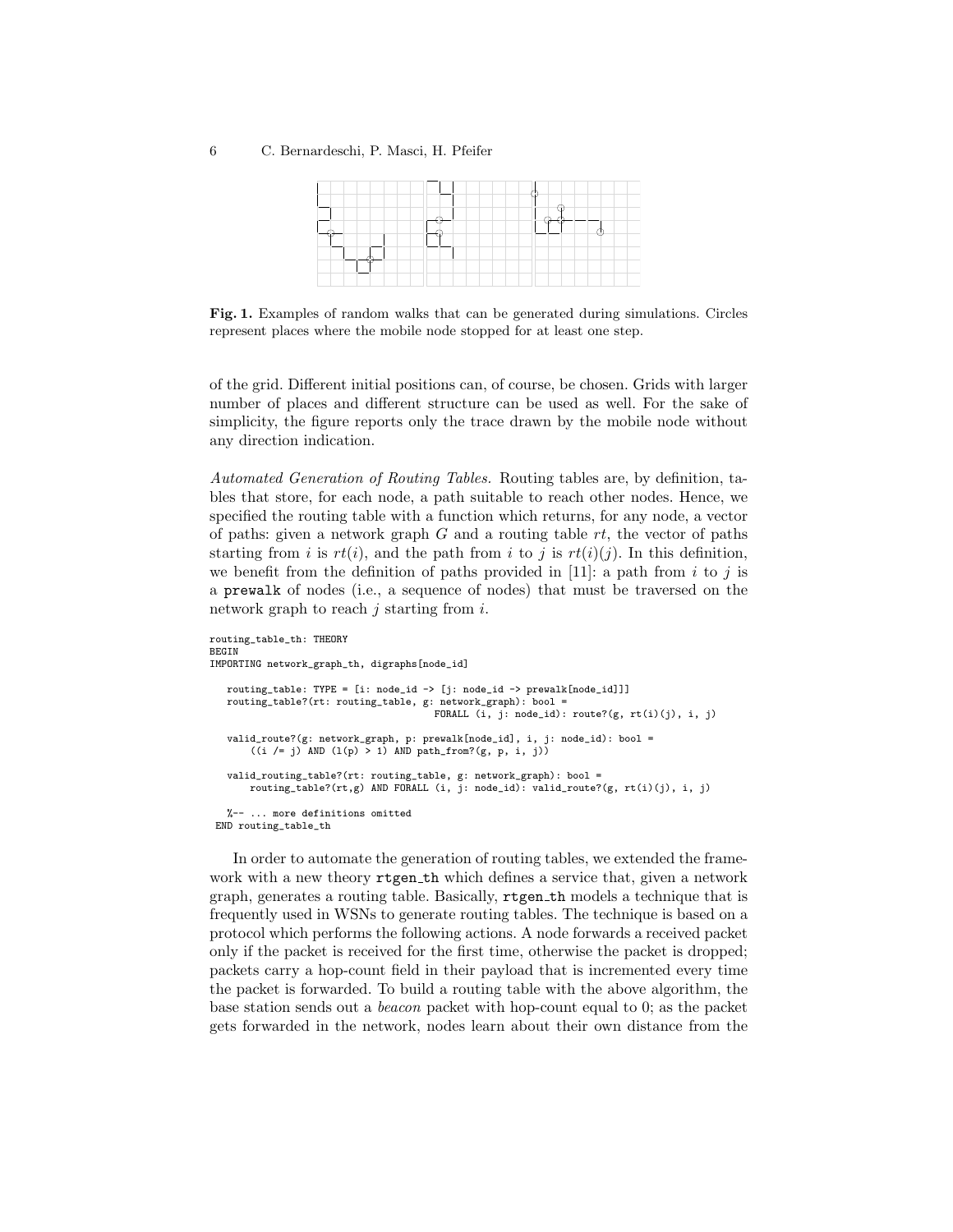base station, and nodes are also able to estimate the distance of their neighbours by inspecting the sender address and hop-count fields of the received packets.

In the framework, the service can be specified as follows:

```
rtgen_th: THEORY
BEGIN %-- ...imports omitted
 rtgen(x:node_id)(net:network_state, g:network_graph): network_state =
    IF empty?(net_receive_buffer(net)(x)) THEN idle(x)(net, g)
    ELSE LET received_pk = getpacket(net_receive_buffer(net)(x)),
             hopcount = getpayload(received_pk)(COUNTER_FIELD)
          IN IF forwarded_packets(x, net_log(net)) = 0
             THEN forward(received_pk WITH [destination_addr := lossy_bcast_addr,
                                                       payload := new_payload(hopcount+1)])
                          (x)(net,e)ELSE drop(received_pk)(x)(net, g)
             ENDIF
    ENDIF
 rtgen_rec(x: node_id)(net: network_state, g: network_graph): RECURSIVE network_state =
      IF empty?(net_receive_buffer(net)(x)) THEN idle(x)(net, g)
ELSE LET net_prime = rtgen(x)(net, g) IN rtgen_rec(x)(net_prime, g)
      ENDIF
       MEASURE size(net_receive_buffer(net)(x))
 rtgen_service(net: network_state, g: network_graph):
         RECURSIVE network_state =
      LET grp = next_group(net_receive_buffer(net), net_log(net))
       IN IF zero?(grp) THEN net
          ELSE LET scheduled_id = random(grp),
                   net_prime = rtgen_rec(scheduled_id)(net, g)
                 IN rtgen_service(net_prime, g)
        ENDIF
       MEASURE size(next_group(net_receive_buffer(net), net_log(net)))
   %-- ... more definitions omitted
END rtgen_th
```
The routing table can be obtained from the information in the log of nodes at the end of the execution of rtgen service. Routing tables can be generated either with ideal or lossy transmissions. In the case of ideal transmissions, routing tables always define a spanning tree with minimum hop distance from the base station. With lossy transmissions, on the other hand, the generated routing tables define a spanning tree with a random structure. For lossy transmissions, we can instantiate the probability  $P_{rx}$  for which node  $x \in$  lossy\_bcast\_addr. When lossy transmissions are used, a check predicate controls if the generated routing table is valid. In the case that the routing table is not valid – this may happen with lossy transmissions when some nodes are not reached by the beacon packet sent by the base station to build the routing table – the procedure was instrumented to automatically try to generate a new routing table.

### 4 Case study: the Reverse Path Forwarding Algorithm

In this section we will apply the proposed approach to the reverse path forwarding (RPF) algorithm, which is the basic technique used for diffusion protocols for WSNs. RPF is a broadcast routing method which exploits the information contained in the routing table to deliver packets generated by a base station to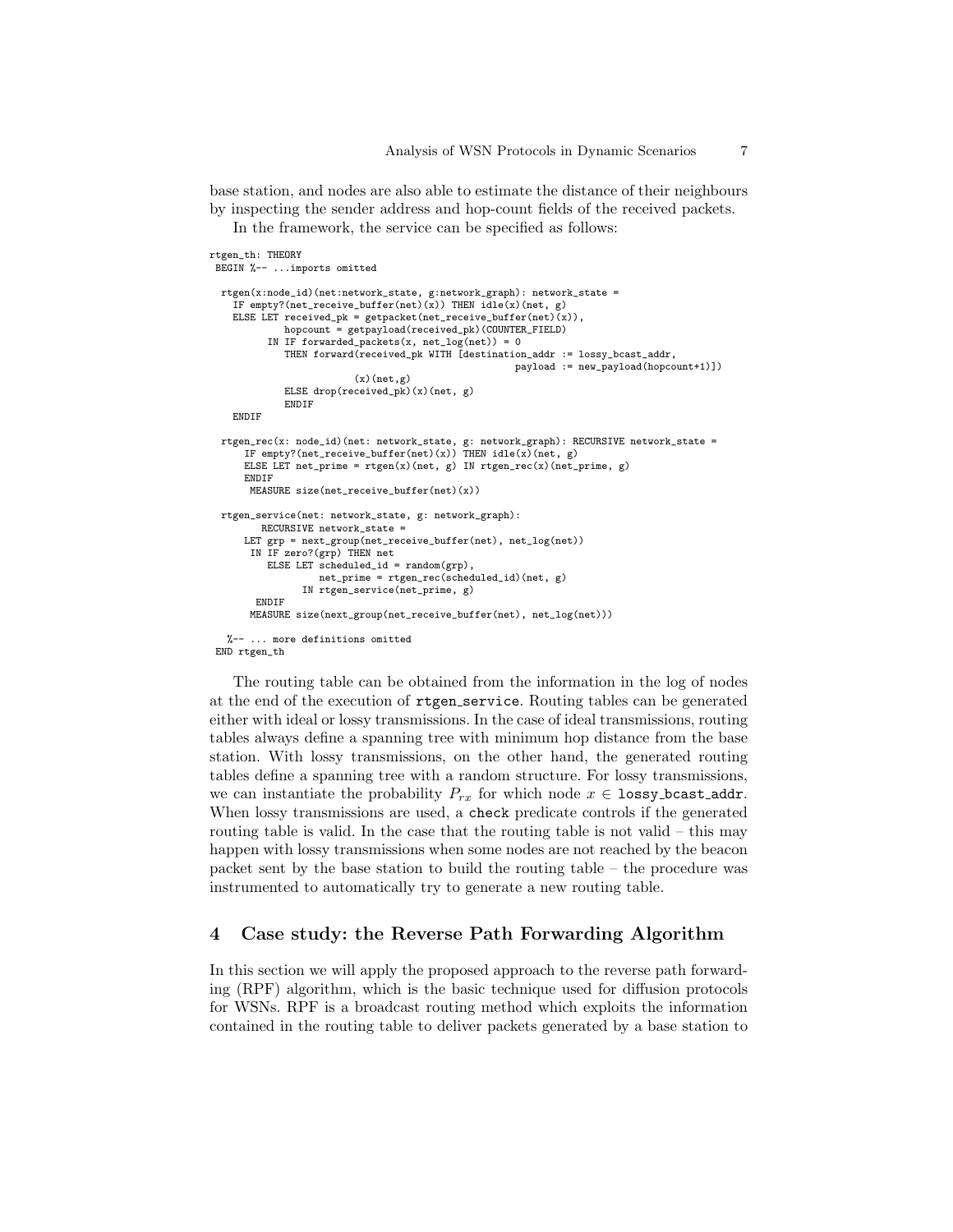all other nodes in a multi-hop network. With RPF, packets are propagated with the following policy: a node n accepts a packet received from node p only if  $n$ believes that  $p$  is the best next hop on the path to the base station, as specified in the routing table. It is well known that, under the assumption of a static routing table, the reverse path forwarding algorithm delivers exactly one copy of the broadcast packet to all nodes. If, however, the routing table is dynamic, as is usually the case in real-world deployments, then such guarantees cannot be made for RPF [12].

In our framework, the algorithm is specified as follows: a broadcast packet received by node  $x$  is accepted for forwarding if the sender address of the packet is the best next hop of  $x$  towards the base station. The best next hop can be derived from the routing table. The specification of the algorithm is:

```
rpf_th: THEORY
 BEGIN IMPORTING routing_table_th %-- ... more imports omitted
 rpf(x: node_id)(g:network_graph, base_station:node_id, rt:routing_table)
    (net: network_state): network_state =
   IF empty?(net_receive_buffer(net)(x)) THEN idle(x)(net, g)
  ELSE LET received_pk = getpacket(net_receive_buffer(net)(x))
           sender_addr = sender_addr(received_pk),
            next_hop = next_hop(x, base_station)(g, rt)
         IN IF sender_addr = next_hop
           THEN forward(received_pk)(x)(net, g)
            ELSE drop(received_pk)(x)(net, g)
           ENDIF
  ENDIF
  %-- ... more definitions omitted
END rpf_th
```
The main property of the RPF algorithm is the following:

**Property P:** If the routing table is correct and static, then exactly one copy of the broadcast packet sent by the base station will be delivered to all nodes in the network.

## 5 Simulation

To simulate RPF, we need to specify an application scenario that takes into account how the system evolves. As RPF itself does not generate routing tables, we use the PVS function rtgen shown in Section 3 for that purpose.

In our simulations, we generated routing tables by using lossy bcast addr with  $P_{rx} = 0.94$ , which can be a reasonable value for low power wireless devices [13]. A semantic attachment of the PVSio library is used to generate pseudo-random numbers. Moreover, a theory for generating random sets of nodes has been implemented. In our simulations, a uniform distribution is used, but other distributions can be adopted as well, either providing an executable specification or changing the semantic attachment. On a desktop computer with a 2 GHz processor, a valid routing table can be generated in seconds for networks of 100 nodes placed on a grid. For a network of 1000 node placed on a grid, the average time is of few minutes.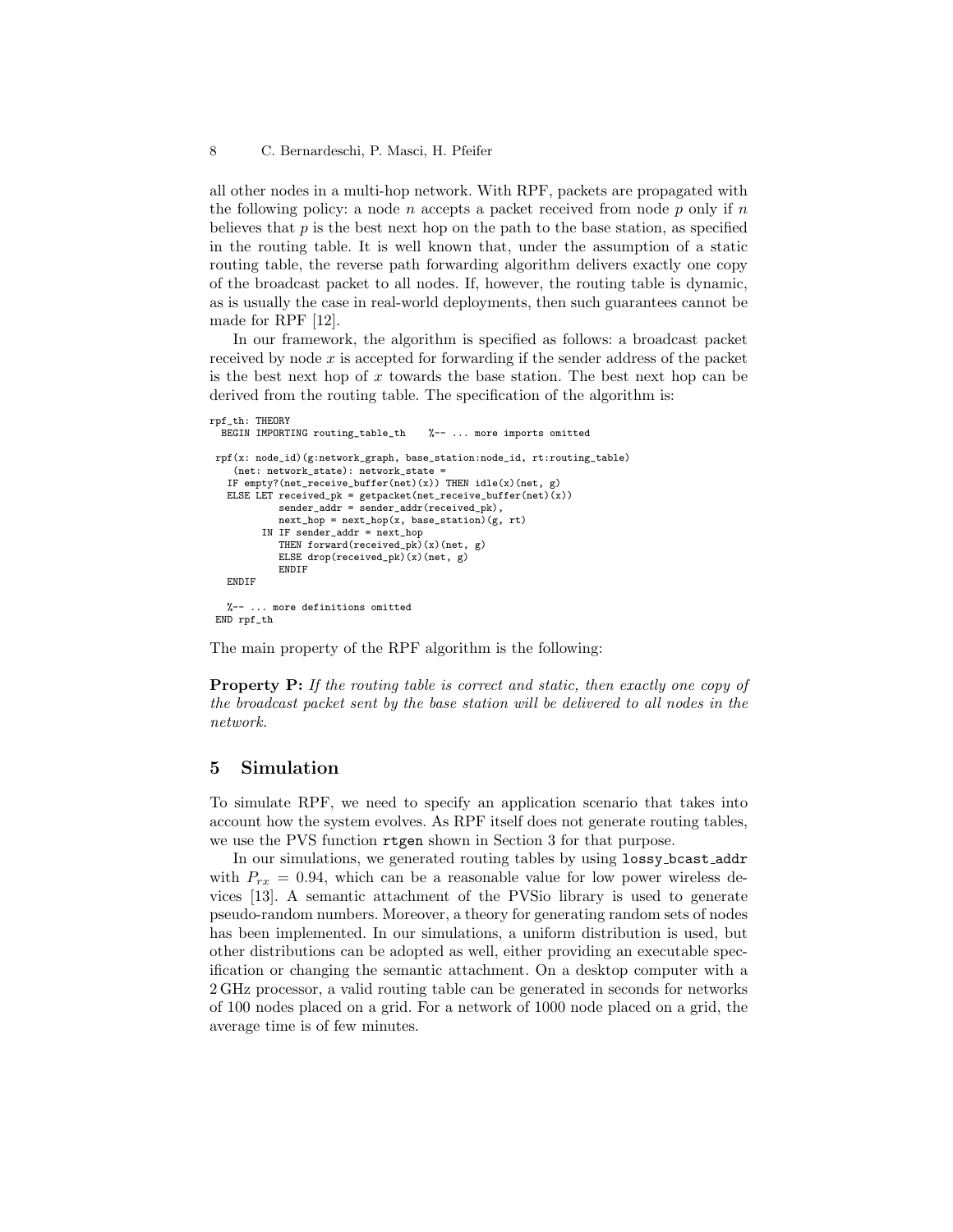In our setting, the base station periodically injects packets in the network, and other nodes apply the RPF algorithm. Each packet injected by the base station is uniquely identified: this way we can derive useful statistics by inspecting the log of nodes. In our simulations, a random node is scheduled at each simulator step. The scheduler is specified so that fairness of execution between nodes is guaranteed, i.e., all nodes are able to execute the algorithm and make progress at the same speed. Nodes operate in burst mode, i.e., when a node is scheduled, all packets in the receive buffer are processed according to the RPF algorithm.

We aim at evaluating the delivery ratio and the overhead due to duplicates in some representative scenarios of dynamic environment. The delivery ratio of a node  $x$  is the number of packets delivered to node  $x$  over the number of packets sent to node  $x$ . If the delivery ratio is one, then all packets were delivered to the intended destination. The overhead due to duplicates is the amount of traffic due to packet replicas. Such overhead can be caused by the RPF algorithm when the routing table is not static [12].

In the following paragraphs, we show simulation results obtained for networks of 64 nodes placed on a grid with 8 columns. Networks with larger number of nodes and different structures can be simulated as well.

### Link Quality

Link quality is a measure of the probability of successful communication over a link. In wireless networks, nodes can estimate the quality of the links with their neighbours, e.g., through the received signal strength intensity (RSSI), which is automatically computed by the wireless radio chip whenever a packet gets received [14]. In wireless environments, link quality may dramatically change because of many factors, ranging from hardware/software nodes failure to environmental factors (e.g., humidity, obstacles). In multi-hop wireless networks, link failures may lead to network partitioning because of the limited communication range of the radio equipment. Hence, whenever a link between two neighbouring nodes fails, such nodes must choose a new next hop in order to recover the routing table.

We evaluate the RPF algorithm in a scenario where the routing table always contains paths with the best local link quality. The base station periodically injects a new packet in the network, and all nodes apply the RPF algorithm to diffuse the packet. We assume that the quality of different links is not correlated, and that link quality may change with a uniform probability  $P_c$ . The specification of the application scenario used to simulate the network for  $n$  steps is shown in the following.

```
rpf_sim_th: THEORY
 BEGIN
  %-- ...imports omitted
link_quality_app(Pc:real)(n:nat)(net:network_state, ng:network_graph, rt:routing_table)
```

```
(base_station:node_id, sched_grp:finite_set[node_id]):
RECURSIVE network_state =
```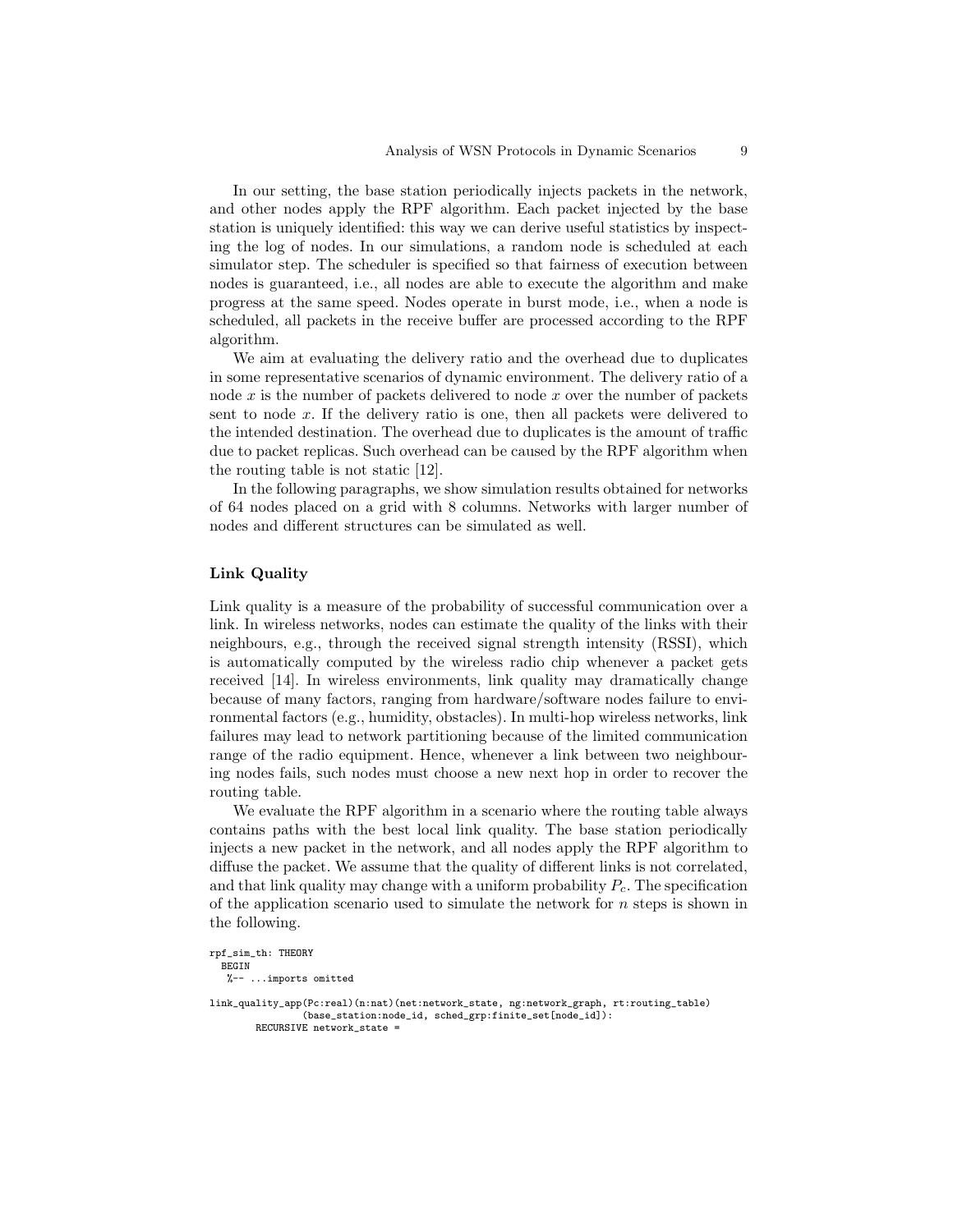

Fig. 2. Examples of simulation results with different link quality change probability Pc. (a) Delivery ratio at the end of different simulation runs. (b) Distribution of duplicates.

```
IF n = 0 THEN net
ELSE LET (ng, rt) = change_routing_table(Pc)(n)(base_station, ng, rt),
         sched_id = random_scheduler(sched_grp),
         net_prime = IF sched_id = base_station
                     THEN inject_service(sched_id,n)(net,ng)(rt)
                     ELSE rpf_service(sched_id)(net,ng)(base_station,rt)
                     ENDIF
      IN link_quality_app(Pc)(n - 1)(net_prime, ng, rt)
                         (base_station, update_sched(sched_id, sched_grp))
ENDIF MEASURE n
 %-- ... more definitions omitted
END rpf_sim_th
```
Function change routing table reflects the possible changes in the routing table due to changes in the quality of the links, and uses  $rt$ -gen to generate new routing tables.

The results of four simulations runs in which RPF has been evaluated with different probabilities Pc are shown in Figure 2. For each simulation run, routing tables were chosen randomly, and link quality changed if the value of a random variable was higher than a given threshold. Figure  $2(a)$  shows a snapshot of the grid network at the end of simulation runs. The images relate the physical position of nodes with colours that highlight the number of packets successfully delivered (darker colours for higher delivery ratios). The base station is placed in the top-left corner of the grid. As expected, the delivery ratio is 1, i.e., all packets are delivered, when the link quality does not change  $(Pc=0)$ . In the case of dynamic scenarios ( $Pc\neq0$ ), on the other hand, some nodes are not able to receive the packet sent out by the base station. Moreover, we can notice that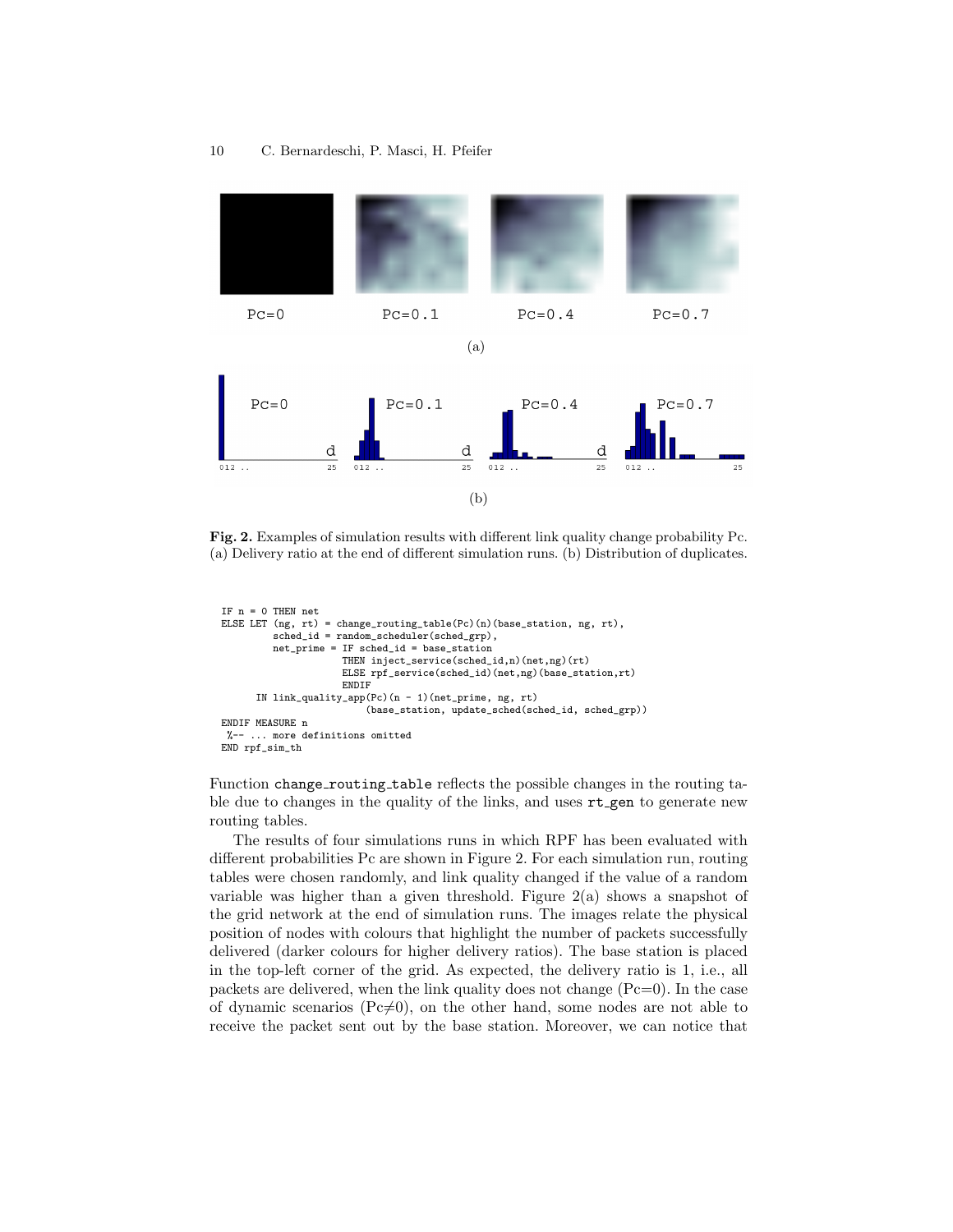the delivery ratio is relatively high for nodes that are closer to the source node (i.e., the base station), while it decreases rapidly for distant nodes. Figure 2(b) reports the distribution of duplicates among nodes. The x-axis of the histogram reports the number  $d$  of duplicates, the y-axis reports the number of nodes that received d duplicates. It can be noticed how the number of duplicates rapidly grows with the dynamics of the network.

These kinds of analyses can be applied to communication protocols to derive useful information about possibly unexpected behaviours. For instance, if energy consumption is a main concern for the application, results may point out that developers should combine their algorithm with a mechanism that efficiently suppresses duplicates.

### Node mobility

We also evaluated the RPF algorithm with changing routing table due to a mobile base station. In our scenario, the base station moves according to a random walk pattern, i.e., the base station takes a decision about the direction option for the next step according to a random distribution. Random walks are well-known searching techniques for resource discovery in decentralised networks. Every time the base station moves, a new routing table is generated and a new packet is sent out. The application used to simulate n steps of the network is similar to that of link quality changes. The main difference, with respect to the specification used for link quality changes, is the function used to generate the new routing table. In this case, first, the topology of the network is updated to reflect the mobility of the base station; second, a new routing table is generated:

```
rpf_sim_th: THEORY
 BEGIN %-- ...imports omitted
node_mobility_app(n:nat)(net:network_state, ng:network_graph, rt:routing_table)
                  (base_station: node_id, sched_grp: finite_set[node_id]):
         RECURSIVE network_state =
 IF n = 0 THEN net<br>ELSE LET (ng, rt)= move_base_station(n)(base_station, ng, rt),
           sched_id = random_scheduler(sched_grp),
           net_prime = IF sched_id = base_station
                       THEN inject_service(sched_id,n)(net,ng)(rt)
                       ELSE rpf_service(sched_id)(net,ng)(base_station,rt)
                       ENDIF
        IN node_mobility_app(n - 1)(net_prime, ng, rt)
                             (base_station, update_sched(sched_id, sched_grp))
 ENDIF
MEASURE n
  %-- ... more definitions omitted
 END rpf_sim_th
```
Figure 3 shows some results of simulations where the base station was initially placed on the top-left corner of the grid. The random walks traced by the mobile base station during three simulation runs are shown in Figure  $3(a)$ . For the sake of simplicity, the figure reports only the trace drawn by the mobile node without any direction indication. Figure 3(b) shows the delivery ratio obtained for a simulation run (the walk performed by the mobile node is shown in overlay).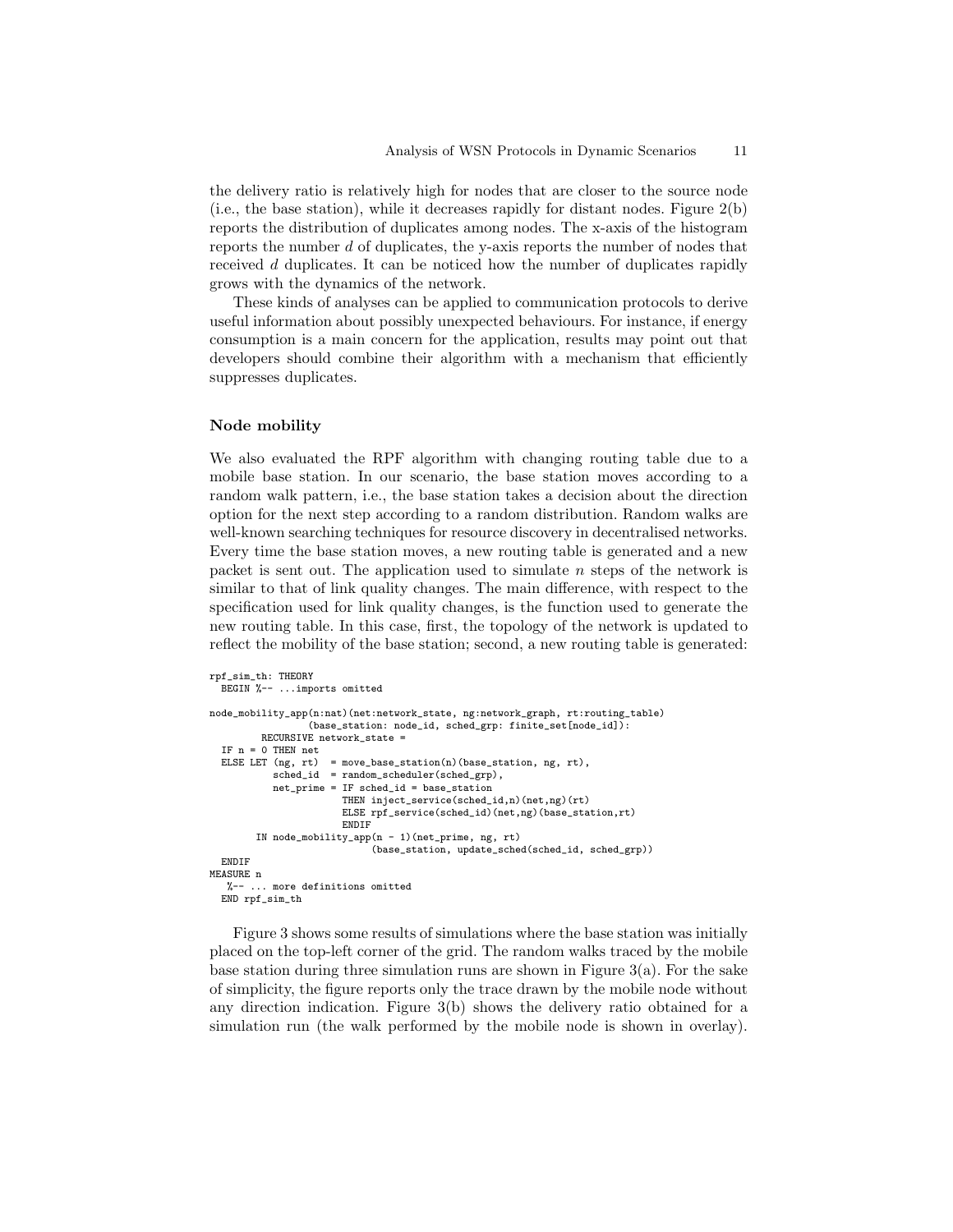

Fig. 3. Example of simulations results with a mobile base station. (a) Random walks; circles represent places where the mobile node stopped. (b) Delivery Ratio; the random walk is shown in overlay.

It can be noticed that the delivery ratio is higher for nodes closer to the path traversed by the base station. The average delivery ratio is between 0.23 and 0.59, with an average value of 0.34; with more details, the average delivery ratio of nodes that were immediate neighbours of the mobile node is 0.4, while for other nodes it is only 0.29 in average. Such results are coherent with respect to the results presented in [15], where RPF was evaluated for a mobile base station following a random waypoint mobility pattern.

### 6 Formal Verification

In this section, we outline the proof that the specification of RPF satisfies property P when the routing table is static. The execution of the RPF algorithm is specified as a sequence of network states which starts from an initial state and repeatedly applies a state transition function. For RPF, the initial state models the injection of a packet in the network by the base station. The state transition function models the execution of the algorithm of a generic node  $x$ , which is applied recursively to all received packets using an auxiliary rpf service function:

```
rpf_proof_th: THEORY
  BEGIN %-- ... imports omitted
  rpf_service(t: nat)(x: node_id)
              (ns:network_state, g:network_graph, rt:routing_table) : network_state =
     LET scheduled_node = scheduler(t),
         n = size(net_receive_buffer(ns)(scheduled_node))
      IN execute(rpf(scheduled_node)(g,base_station, rt))(n)(ns)
  rpf_transition(ns0, ns1: network_state, t: nat)
                 (g: network_graph, rt: routing_table): bool =
     ns1 = rpf_service(scheduled_node)(ns0, g)(base_station, rt)
  rpf_trace(seq: sequence[network_state])(g: network_graph, rt: routing_table): bool =
     seq(0) = initial_rpf_state(base_station) AND
     FORALL(t:nat): \text{rpf\_transition}(\text{seq}(t),\text{seq}(t+1),t)(base_station,g,rt)
  %-- ... more definitions omitted
 END rpf_proof_th
```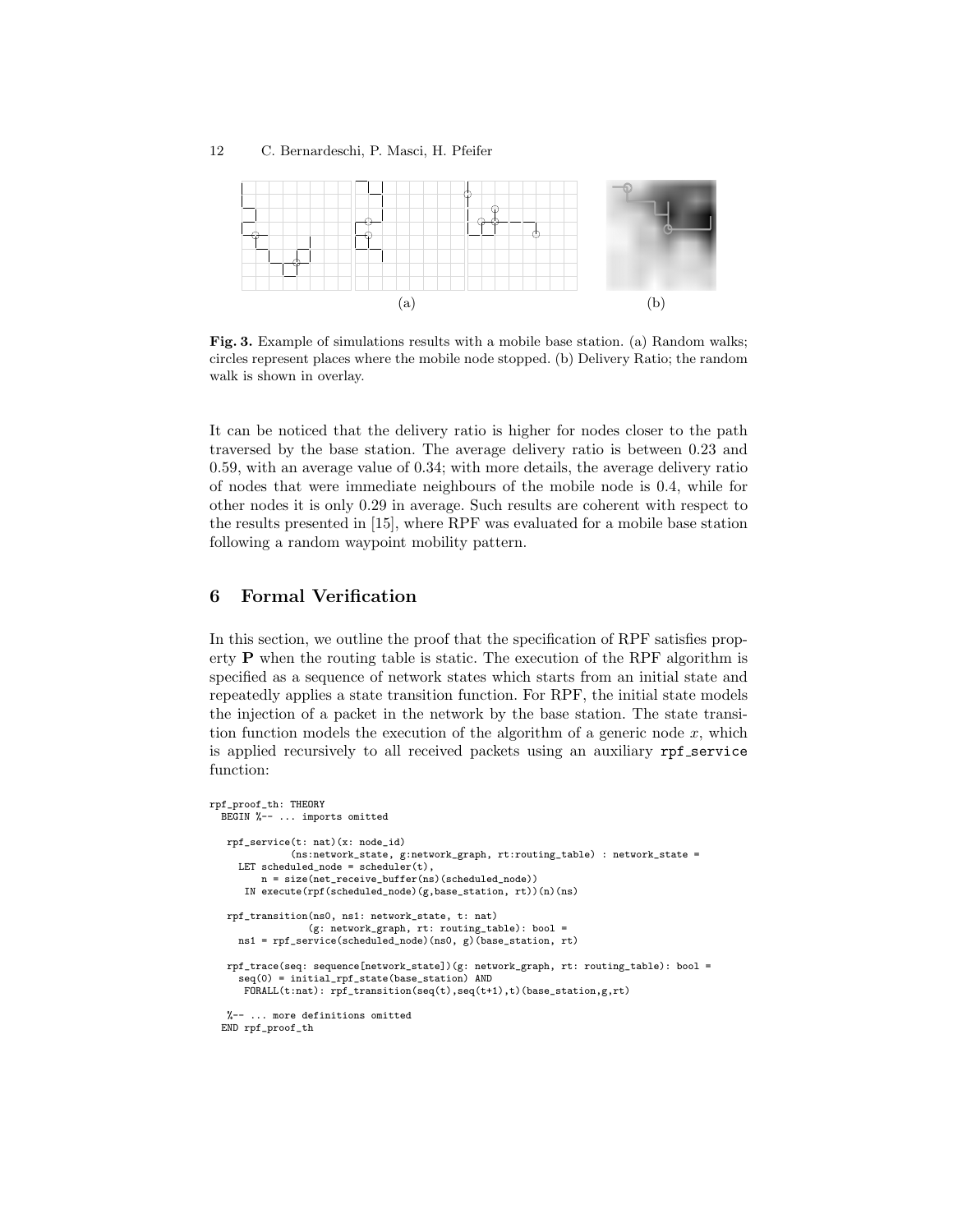The formal proof of property  $P$  is by an induction on the execution traces of RPF, i.e., on sequences that start with the initial state and apply the RPF transition function to generate subsequent states states. Furthermore, the proof makes use of the following properties and constraints, which can be expressed as additional lemmas, or sub-type conditions:

- the routing table is correct and does not change
- the network is not partitioned
- $-$  a correct routing table rt exists, which defines a spanning tree rooted at the base station
- $-$  all nodes are guaranteed to be scheduled at least once every N steps of the execution trace, where  $N$  is the number of nodes in the network
- all nodes operate in burst mode: when a node is allowed to transmit, it sends out all packets waiting to be transmitted

To accomplish the overall proof, the following lemmas proved useful:

**Lemma 1.** For all execution traces and network states, for every node  $x$ , the number of packets with sender address equal to the next hop of  $x$  in the receive log of node x, is equal to the number of packets in the forward log of the next hop of x (by definition, the next hop of the base station is the base station itself).  $\diamond$ 

**Lemma 2.** For all execution traces and network states, for every node  $x$ , the number of packets with sender address equal to the next hop of x in the forward log of node x is less than or equal to the number of packets in the receive log of  $node \ x.$ 

**Lemma 3.** For all execution traces and all network states, for every node  $x$ , if the number of packets with sender address equal to the next hop of  $x$  in the receive log of x is  $\geq 1$  at time t, then the number of packets in the forward log of node x is > 1 at time  $(t + N)$ , where N is the number of nodes in the network.

The delivery of the broadcast packet is assessed through the receive log of nodes. To this end, the proof of property  $P$  is split into two parts: first we prove that the number of received packets is at most one; second, we prove that the number of received packets is at least one. The proofs have been developed and mechanically checked with the theorem prover of PVS.

**Theorem 1.** For every node  $x$ , the number of received packets with sender equal to next hop of x is at most one.

Proof outline. The proof is given by induction on the number k of hops between the node and the base station on the spanning tree defined by the routing table. Base:  $k = 1$ . The proof follows from the assumption that the base station injects only one packet.

Induction:  $k = n + 1$ . The path p between the base station and node x is split into a path  $p'$  between the base station and next hop of x and an edge between next hop of x and x. The length of  $p'$  is n. Hence, the inductive hypothesis holds for the next hop of x, which receives at most one packet. By using Lemma 2, we obtain that x receives at most one packet from the next hop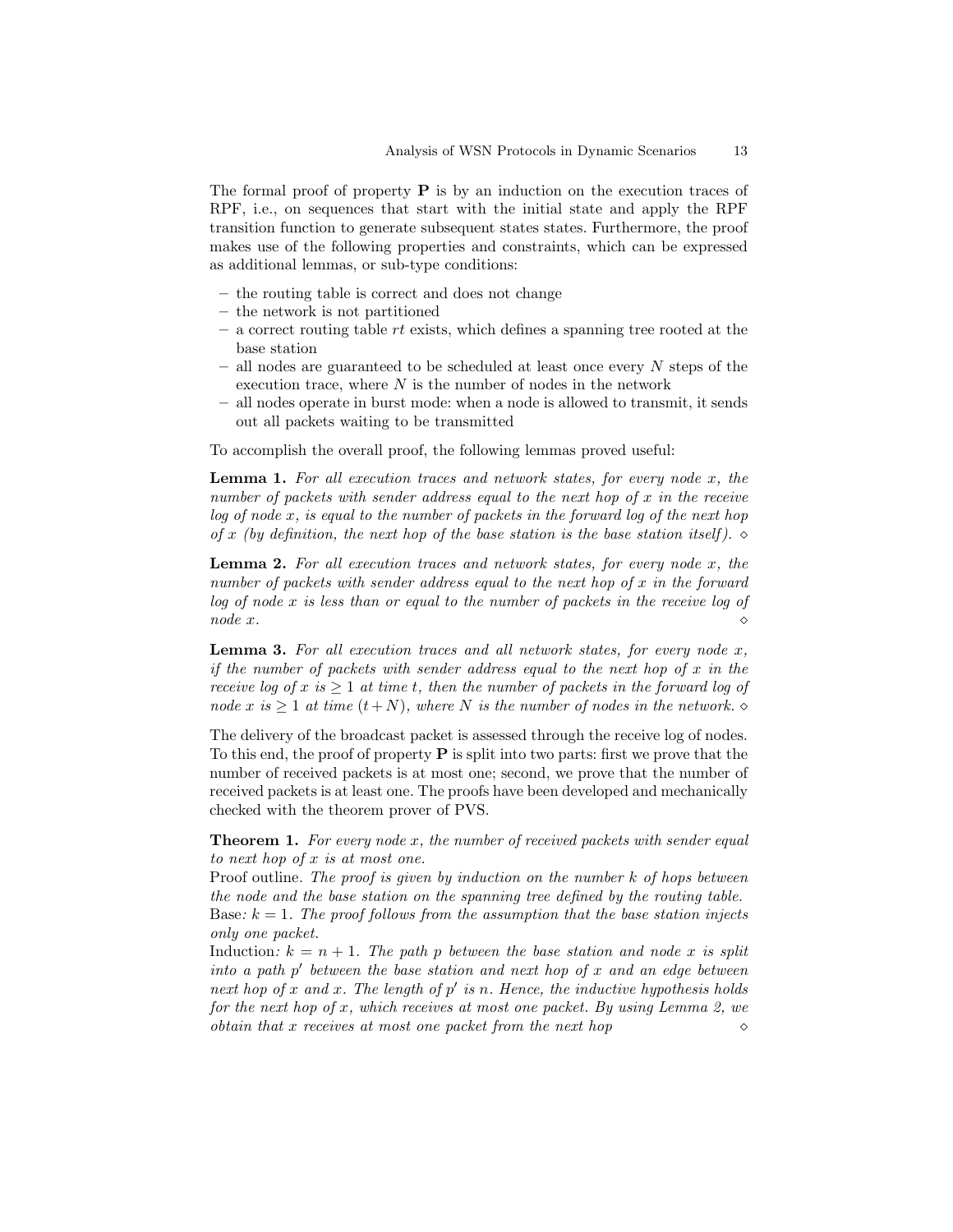**Theorem 2.** For every node  $x$ , the number of packets with sender equal to next hop of x is at least one.

Proof Outline. The proof is given by induction on the number k of hops between the node and the base station on the spanning tree defined by the routing table and by using the assumption on fairness for transmissions.

Base:  $k = 1$ . By construction of the initial state, the base station has injected a packet at time  $t = 0$ . Hence the receive log of neighbours of the base station contains the packet sent by the base station at time  $t = 0$ .

Induction:  $k = n + 1$ . The path p between the base station and node x is split into a path  $p'$  between the base station and next hop of x and an edge between next hop of x and x. The length of  $p'$  is n. Hence, the inductive hypothesis holds for the next hop of  $x$ , which receives at least one packet at a time  $t$ . By using Lemma 3, we obtain that next hop of x forwarded at least one packet at time  $t + N$ . By Lemma 1, there is at least one packet with sender address equal to next hop of x in the receive log of x  $\Diamond$ 

# 7 Related Work and Conclusions

The need for formal modelling and analysis of algorithms for wireless networks has been pointed out in many papers. In [4], basic properties of the Reverse Path Forwarding algorithm have been analysed with FDR and Alloy Analyser. Scalability is the main problem of such an approach: only very simple and small network configurations were analysed, and specific hypotheses were assumed in a hand-proof of the correctness the algorithm . In [5], Lamport's Temporal Logic of Actions is used to model and simulate diffusion protocols for discovering routing trees for gathering and disseminating data. The analysis focuses on performance variation of push and pull phases of the diffusion protocol for routing trees with different shapes, however without the objective of algorithm design evaluation. In [16], Real-Time Maude has been applied to the OGDC density control algorithm and networks of several hundred nodes were analysed. The approach allows modelling the algorithm at high levels of detail, using broadcast and unicast communication primitives; results are claimed to be often more accurate compared to other network simulators.

In this paper we show an approach based on the PVS system to analyse protocols for WSNs in dynamic scenarios with mobile nodes and link quality changes. As case study, we developed a formal specification for RPF. Through simulation, we evaluated the algorithm and we have obtained results that are coherent with those reported in other papers. Furthermore, we used the theorem prover of PVS to verify core correctness properties of RPF when the routing table is guaranteed to remain unchanged.

The approach allows an easy specification of the characteristics of wireless networks, such as limited communication range, lossy transmissions, node mobility. The advantages of our approach are that it allows to develop a formal specification of the protocol at different levels of abstraction, opening the possibility to make complex systems tractable, and that the same formal specification